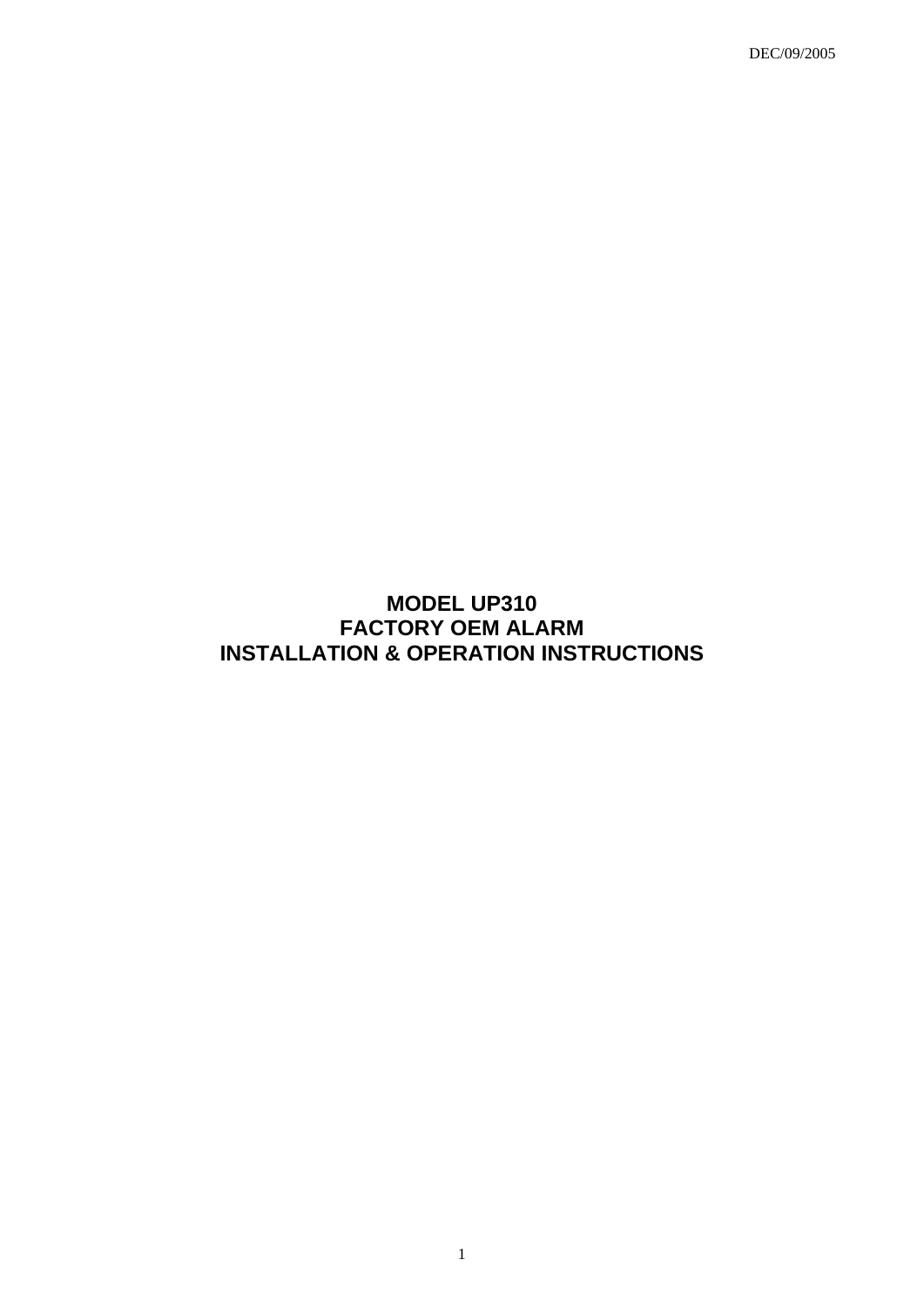## WIRING DIAGRAM



# **H1: MAIN 5 PIN WIRE HARNESS:**



# **H2: 9 PIN MINI CONNECTOR WIRE HARNESS:**

|                                                                                                                           | 1. Green Wire: Zone 3 / Negative Door Pin Trigger Input. |  |  |  |  |  |
|---------------------------------------------------------------------------------------------------------------------------|----------------------------------------------------------|--|--|--|--|--|
| 2. Violet Wire: Zone 3 / Positive Door Pin Trigger Input<br>3. Gray Wire: (+) Positive Trunk Release Input, Sensor Bypass |                                                          |  |  |  |  |  |
|                                                                                                                           |                                                          |  |  |  |  |  |
|                                                                                                                           | 5. Yellow Wire: Zone 5 / To Ignition Switched + 12V      |  |  |  |  |  |
| 6. Black / Green Wire: (-) 200mA Passive Lock Output.                                                                     |                                                          |  |  |  |  |  |
|                                                                                                                           | 7. Pink Wire: (-) 200mA of Horn Output                   |  |  |  |  |  |
|                                                                                                                           | 8. White Wire: (-) 200mA of Dome Light Output            |  |  |  |  |  |
|                                                                                                                           | 9. Orange Wire: (-) 200mA Grounded Output When Armed     |  |  |  |  |  |
|                                                                                                                           |                                                          |  |  |  |  |  |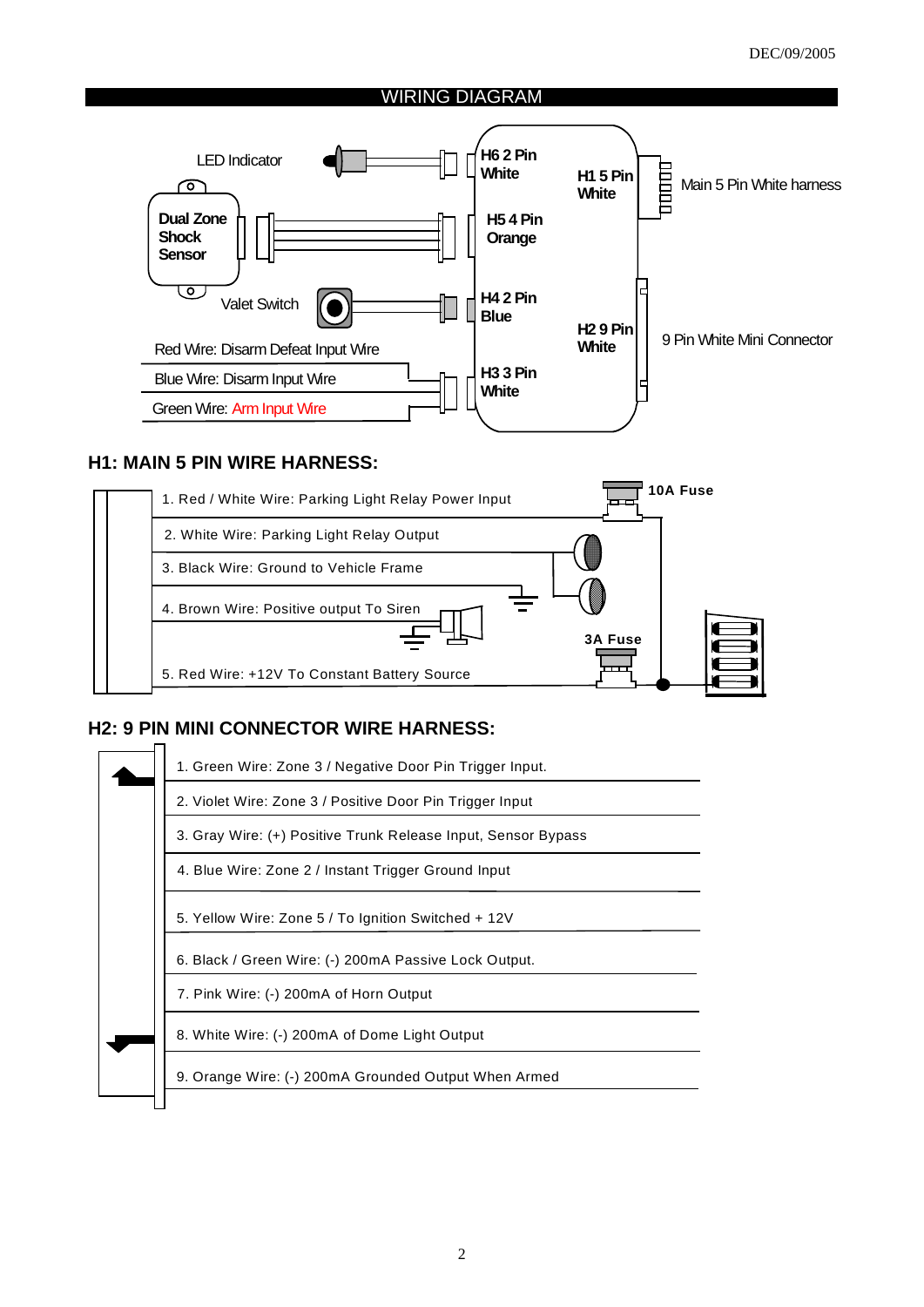#### WIRING

Keep wiring away from moving engine parts, exhaust pipes and high-tension cable. Tape wires that pass through holes on the firewall to prevent fraying. Watches out sharp edges that may damage wires and causes short circuit.

CAUTION: Do not connect the wire harness to the control module until all wiring to vehicle is complete.

#### **H1. MAIN 5 PIN WIRE HARNESS:**

H1/1. Red / White wire – Parking Light Relay Input –

The RED/WHITE wire is the input to the flashing parking light relay. The connection of the RED/WHITE wire will determine the output polarity of the flashing parking light relay.

If the vehicle you are working on has +12volt switched parking light, you don't need connect this wire. This wire already connected to +12volt.

 If the vehicle's parking light with ground switched, cut the RED/WHITE wire, connect the RED/WHITE wire to chassis ground.

H1/2. White wire – Parking Light Relay Output (+12 V 10A Output) –

Connect the WHITE wire to the parking light wire coming from the headlight switch. Do not connect the WHITE wire to the dashboard lighting dimmer switch. (Damage to the dimmer will result). The limitation of the WHITE wire is 10 Amp max. Do not exceed this limit or damage to the alarm and parking relay will result.

H1/3. Black wire – System Ground –

This is main ground connection of the alarm module. Make this connection to a solid section of the vehicle frame. Do not connect this wire to any existing ground wires supplied by the factory wire loom, make the connection to the vehicle's frame directly.

H1/4. Brown wire – Siren Drive Output –

This is the positive (+) output connection for the siren. Current capacity is 2 Amp. Make connection to the (+) red wire from the siren. Make the (-) black wire coming from the siren to a good chassis ground.

H1/5. Red wire – System Power (+12V Constant) –

The RED wire supplies power to the system. Connect this wire to a constant +12 volt source.

#### **H2. 9-PIN MINI CONNECTOR WIRE HARNESS.**

H2/1. Green wire – Negative Door Switch Sensing Input (Zone 3) –

This wire is the ground trigger input wire for negative door pin switch. This wire is connection for "grounding" type factory door pins locate the "common wire" that connects the door pin switches. Make the connection of the GREEN Wire here.

H2/2. Violet wire – Positive Door Switch Sensing Input (Zone 3) –

This wire is the positive trigger input wire for positive door pin switch. This wire is connection for "positive" type factory door pins(typical FORD MOTOR). Locate the "common wire" for all door pins and make the connection of the Violet Wire here.

H2/3 . Gray wire – (+) Positive Trunk Realease Input, Sensor Bypass –

 This input is used to bypass sensor input when the trunk is opened using the factory transmitter. Connect this wire to the (+) trunk release output of the factory keyless entry system or trunk release relay. When the system receives a (+) input on this wire, zone 2 and 4 are bypassed for three seconds. If during that three seconds, ground is applied to the H3/2 BLUE wire zone 2 and 4 will remain bypassed until the ground input is removed. This means that when the trunk is opened with the factory transmitter the only triggers that remains active while the trunk is open are the doors. Three seconds after the trunk is closed the bypassed zones will become active again.

H2/4. Blue wire -- Ground Instant Trigger Input (Zone 2) –

This wire is the ground trigger input wire for hood/trunk pin switches.

H2/5. Yellow wire – To Ignition Switched +12V –

This wire is connected to a switched 12 volts source. This wire should receive "12 volts" when the ignition key is in the "ON" and "START" position. When the ignition is turned "OFF", this wire should receive "0" voltage.

H2/6. Black / Green wire – (-) 200mA Passive Lock Output –

 This wire provides a (-) 200mA pulse when the system passively arms. If passive arming is not enabled this wire has no function. If the customer wants the system to automatically lock the doors when the system passively arms, connect this wire to the lock circuit in the vehicle. An optional relay may be required.

H2/7. Pink wire  $-$  (-) 200mA Horn Output  $-$ 

This wire is provided to use the existing vehicle's horn as the alarm system's optional's warning audible device. It's a transistorized low current output, and should only be connected to the low current ground output from the vehicle's horn switch. When the system is triggered, the horn will sound.

H2/8. White wire – (-) 200mA Dome Light Control Output –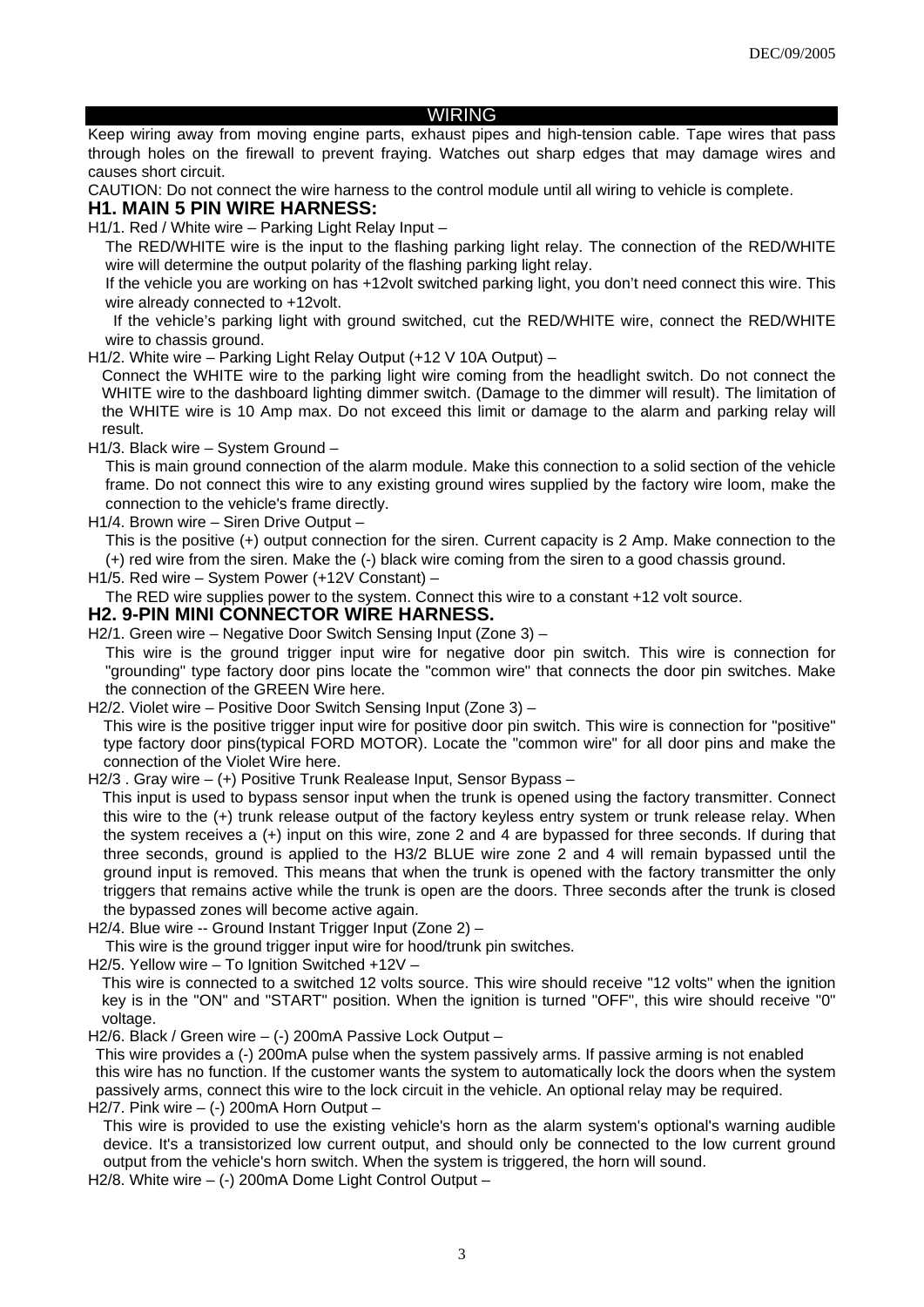This wire becomes grounded when the dome light controls circuit active. The current capacity of this wire is 200mA. This wire can control the operation of the interior lights. An optional 10 Amp relay can be used to this system for interior lights operation.

a). Upon disarming, the interior lights will remain on for 30 seconds.

b). If the vehicle is violated, the interior light will flash for the same duration as the siren.

H2/9. Orange wire – (-) 200mA Grounded Output When Armed –

This wire will become grounded when the alarm is armed. The current capacity of this wire is 200mA. This output can control starter disable, when an intrusion is detected and the system is triggered. The vehicles prevent from any unauthorized starting.



#### **H3 3-PIN MINI WHITE CONNECTOR.**

Those wires are arm/ disarm signal control input wires, it has three control ways as below, choice either one:

- 1. Connect to the ignition switch wire. (The system is set up as a stand-alone passive (ignition control) alarm system.) or
- 2. Connect to the parking light wire, or
- 3. Connect to the power lock switch wire.

#### **Ignition Switch Wire Connection:**

Wiring the Arm / Disarm Input In Vehicles When The System Is Set Up As A Stand-Alone Passive (Ignition Control) Alarm System. For this mode of operation, be certain to set 'Alarm Feature "**I - 4**" to 'Passive Arming With 15 Seconds Entry Delay'.

H3/1 Green wire –

Connect this wire to chassis ground.

H3/2 Blue wire –

Connect this wire to an ignition source that has +12 volts when the ignition switch is turned to the on and start positions and has 0 volts when the switch is in any other position.

H3/3 Red wire –

Connect this wire to chassis ground.

#### **Parking Light Wire Connection:**(Patent pending)

If your vehicle's with parking light confirm door lock / unlock, you may connect the Red wire to the parking light wire to control arm / disarm the alarm system. it has two control ways as below, choice either one:

#### **One Wire Connection:** (See Parking Light Learn Routine)

H3/1 Green wire –

Don't need connect, tape the end.

H3/2 Blue wire –

Don't need connect, tape the end.

H3/3 Red wire –

 Connect this wire to a parking light wire that changes state when the doors are locked or unlocked using the factory keyless entry transmitter. This wire can accept a positive (+) or negative (-) input. The vehicle's parking light wire is ideal.

**Three Wire Connections:** (See Parking Light Learn Routine)

H3/1 & 2 Green wire and Blue wire –

Connect one of these wires to a wire that changes state when the driver's doors are locked using the factory keyless entry transmitter. And connect another wire to a wire that changes state when the driver's doors are unlocked using the factory keyless entry transmitter. Find the driver's door lock motor wire in most vehicle's this wire can be found in the driver's kick panel.

H3/3 Red wire –

 Connect this wire to a parking light wire that changes state when the doors are locked or unlocked using the factory keyless entry transmitter. This wire can accept a positive (+) or negative (-) input. The vehicle's parking light wire is ideal.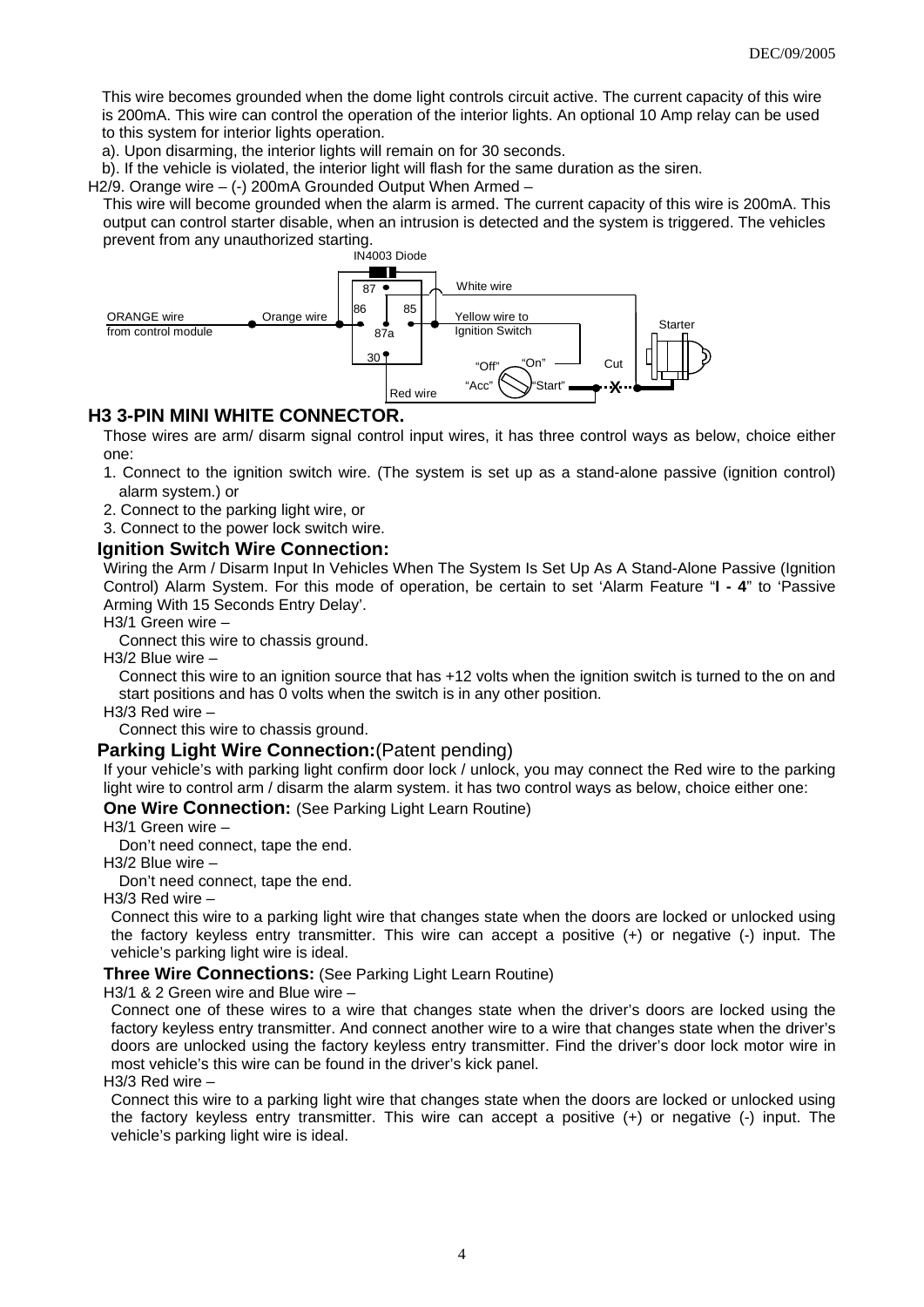# **One Wire Connection:**



# **Three Wire Connections:**



# **Power Lock Switch Wire Connection: (See Power Lock Switch Learn Routine)**

H3/1 Green wire – Arm Input Wire –

 Connect this wire to a wire that changes state when the doors are locked using the factory keyless entry transmitter. This wire can accept a positive (+) or negative (-) input. The vehicle's power door lock motor wire is ideal.

H3/2 Blue wire – Disarm Input Wire –

Connect this wire to a wire that changes state when the doors are unlocked using the factory keyless entry transmitter. This wire can accept a positive (+) or negative (-) input. If the factory transmitter unlocks the driver's door first, the BLUE wire must be connected to the wire that changes state when the driver's door is unlocked by itself. In this case, find the driver's door unlock motor wire In most vehicle's this wire can be found in the driver's kick panel.

H3/3 Red wire – Disarm Defeat Wire –

 This wire is used to prevent the interior door lock switches from disarming the system. To determine the best location to interface this wire, first test the operation of the remote keyless entry system. When unlocking the doors with the factory remote transmitter, does the driver's door unlock first? Most vehicles operate this way. If this is the case connect the RED wire to the passenger unlock motor wire. When testing this wire be sure that it changes state when the unlock button on the factory transmitter is pressed twice. This wire can accept a positive (+) or negative (-) input.

If the factory keyless entry system unlocks all of the doors at the same time, connect this wire to the unlock wire coming from the lock switch.

#### **Connecting door lock inputs in vehicles with driver's priority door unlock:**

#### **Connecting door lock inputs in vehicles without driver's priority door unlock:**

Driver's door unlock first when the unlock button on th<sub>'</sub>When Unlocking the doors with the transmitter all doors factory transmitter is pressed and all passenger doors unlock at the same time. The following diagram shows unlock when the unlock button on the factory transmitt how to install the system and prevent disarming from th is pressed twice. switch.

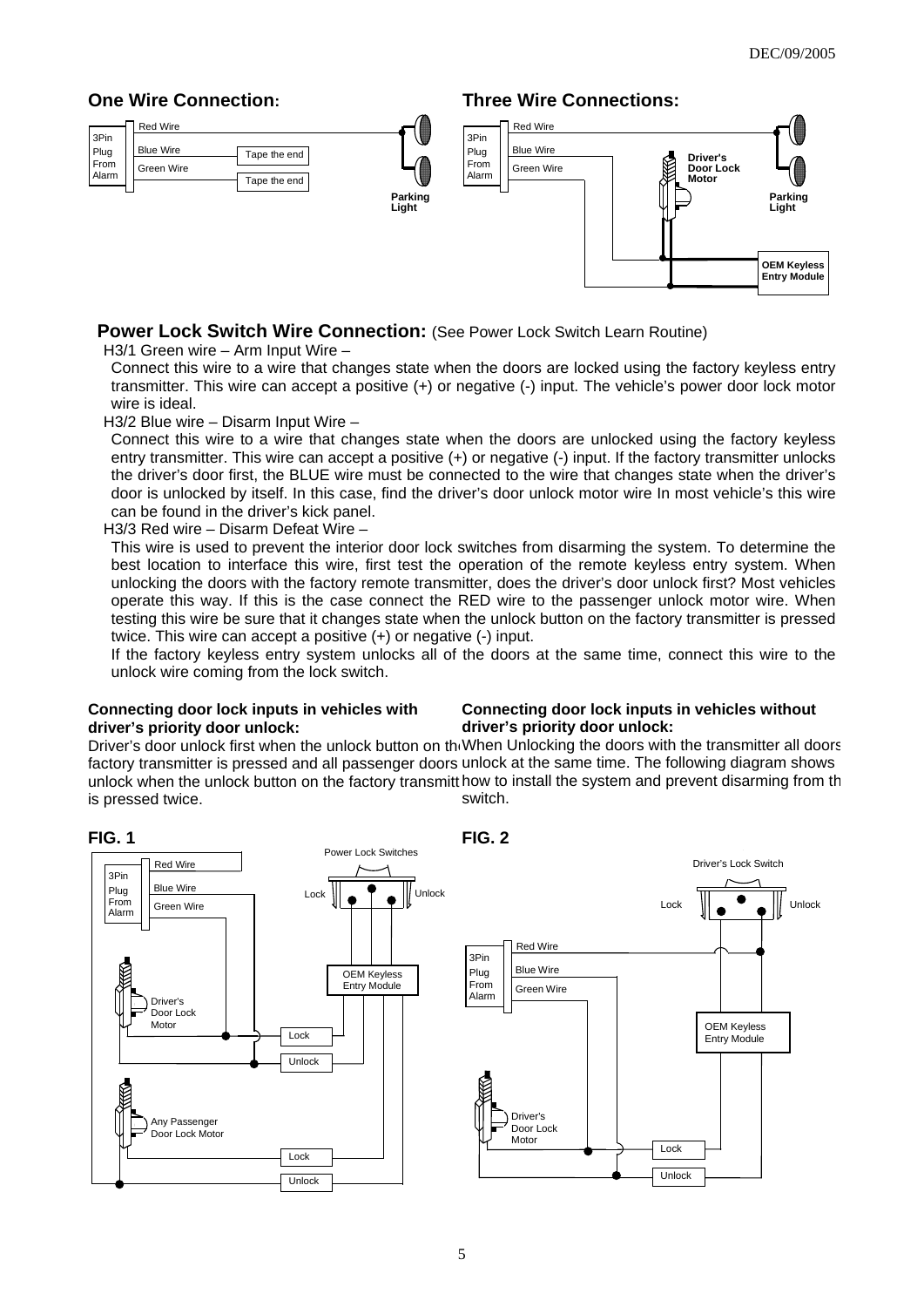#### **Connecting door lock inputs in vehicles without driver's priority door unlock: FIG. 3**

This type of keyless entry system is common in import vehicles as well as many jeep vehicles. When Unlocking the doors with the transmitter all doors unlock at the same time. The following diagram shows how to install the system and prevent disarming from the interior lock switch.

**Note:** Failure to insert the diodes at the correct point will allow the system to be disarmed by one of the power door lock switches inside the vehicle. To best place to insert the diode is the keyless entry module itself or at the relays.



# **H5. 4 PIN ORANGE CONNECTOR FOR 2 STAGE SHOCK SENSOR**



- **4. Green** Wire / Warn Away Input **3. Blue** Wire / **Zone 4** Ground Trigger
- **2. Black** Wire / Negative
- **1**. **Red** Wire / +12Volts

# A. ARM / DISARM SIGNAL LEARN ROUTINE:

#### **Important Note:**

- 1. Before the unit will respond to the factory remote keyless system, it must learn arm / disarm signal from the polarity of the door lock wire or the flash pattern of parking light wire.
- 2-1. If you connect the **H3** wires to the parking light wire, then follow the "Parking Light Learn Routine" to learn arm/disarm signal.
- 2-2. If you connect the **H3** wires to the power lock switch wire, then follow the "Power Lock Switch Learn Routine" to learn arm/disarm signal.
- 2-3. If you connect the **H3** wires to the ignition wire, then you must set 'Alarm Feature "**I 4**" to 'Passive Arming With 15 Seconds Entry Delay'.

# **PARKING LIGHT LEARN ROUTINE: (Patent pending)**

- 1. Turn the Ignition 'switch 'ON/OFF' 2 times and stay in OFF position. Within 15 seconds.
- 2. Push the Valet switch 7 times and holding in on **7th** push until the parking light flashing once & one long chirp is hearing then release the valet switch.
- 3. Press and release the **'Lock button'** on the key chain transmitter first, then press and release the **Unlock button'** on the key chain transmitter to unlock the vehicle's door.
- 4. After the parking light stop to flash then press the valet switch once. One long chirp to confirm this enters.
- 5. Press the **'lock button'** on the key chain transmitter to lock the vehicle; one chirps to indicate the arm signal is learned.
- 6. Press the valet switch once. One long chirp to confirm this enters.
- 7. Press the **'Unlock button'** on the key chain transmitter to unlock the vehicle; two chirp to indicate the disarm signal is learned.
- 8. Turn on the ignition switch to exit the learn routine, three long chirps from siren to confirm exit.

**Exit:** Turn Ignition to 'ON' position, or leave it for 15 seconds, three long chirps from siren to confirm exit. **POWER LOCK SWITCH LEARN ROUTINE:** 

- 1. Turn the Ignition 'switch 'ON/OFF' and stay in OFF position. Within 15 seconds.
- 2. Push and hold the Valet switch twice and holding in on **2nd** push until the LED flashing twice & two long chirp is hearing then release the valet switch.
- 3. Press and release the **'Lock button'** on the key chain transmitter, one chirp to indicating that the system in arm.
- 4. Press and release the **'Unlock button'** on the key chain transmitter, two chirps to indicating that the system in disarmed.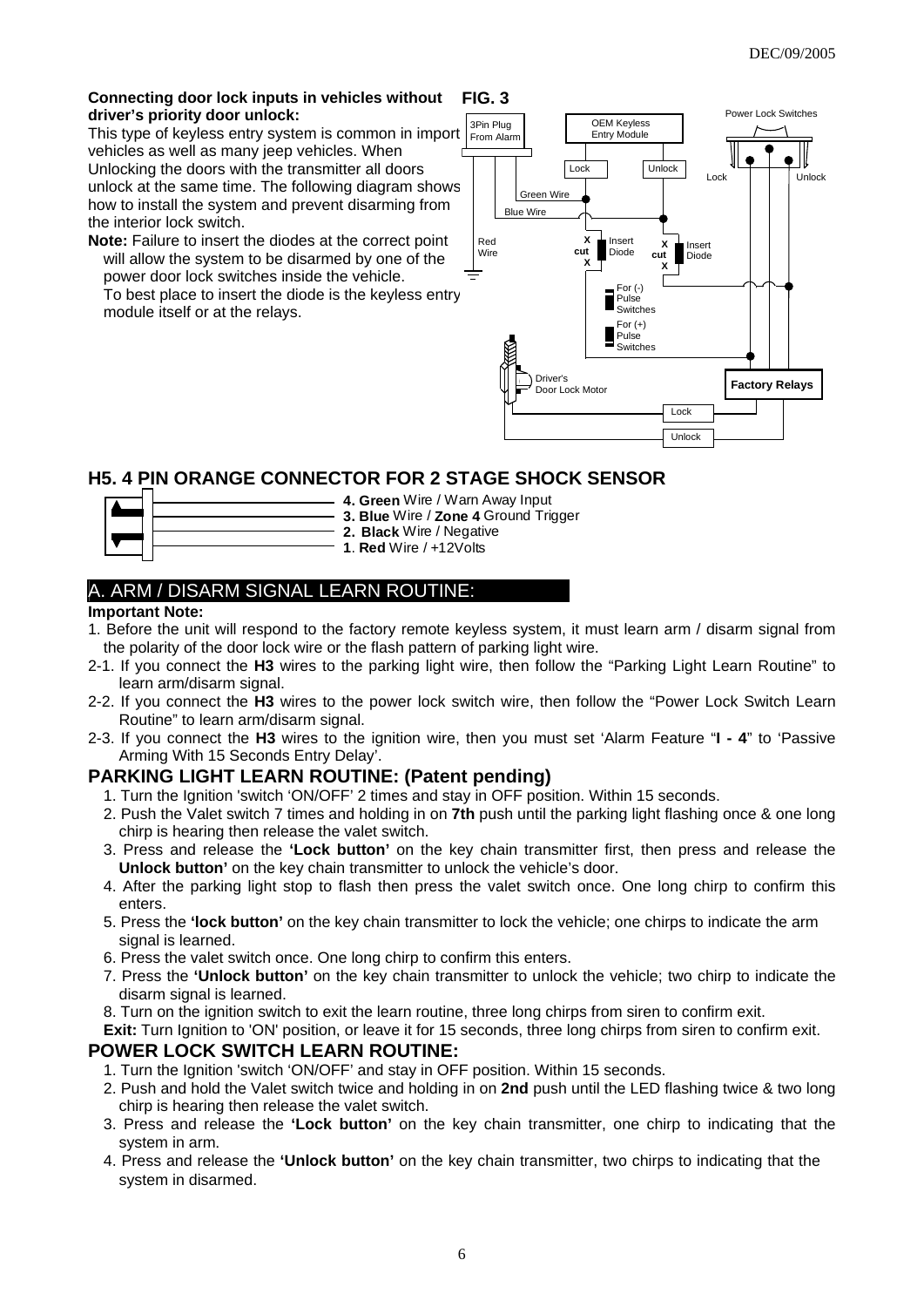- 5. Press and release the **'Lock button'** on the key chain transmitter, one chirp to indicating that the system in arm.
- 6. If your vehicle equipped the "Power Lock Switch", then presses the "Power Lock Switch" to **unlock** the vehicle's doors, the system should keep in "**Arm**" condition.

After test, if the system isn't working as step 3 (5) / step 4 and step 6 then you must learn arm / disarm signal from the polarity of the door lock wire before the operation.

**For FIG.1 / FIG.2** (Power Lock Switch wire Connection)

- 1. Turn the Ignition 'switch 'ON/OFF' 2 times and stay in OFF position. Within 15 seconds.
- 2. Push the Valet switch 3 times and holding in on **3rd** push until the LED flashing twice & two long chirp is hearing then release the valet switch.
- 3. Press the "Power Lock Switch" to **Lock** the vehicle's doors first then press the "Power Lock Switch" to **Unlock** the vehicle's doors.
- 4. Press the valet switch once. One long chirp to confirm this enters.
- 5. Press and release the **'Lock button'** on the key chain transmitter to lock the vehicle's door, one chirp from siren to indicate the arm signal is learned.
- 6. Presses the valet switch once, one long chirp to confirm this enters.
- 7. Press and release the **'Unlock button'** on the key chain transmitter to unlock the driver's door, two chirps from siren to indicate the disarm signal is learned.
- 8. Presses the valet switch once, one long chirp to confirm this enters.
- 9. Press and release the **'Lock button'** on the key chain transmitter to **Lock** the vehicle's doors first then press the "Power Lock Switch" to **Unlock** the vehicle's doors, three chirps from siren to indicate the disarm defeat signal is learned.

10. Turn on the ignition switch to exit the learn routine, 3 long chirps to confirm exit.

**Exit:** Turn Ignition to 'ON' position, or leave it for 15 seconds. Three long chirps from siren to confirm exit.

**For FIG.3** (Power Lock Switch wire Connection)

- 1. Turn the Ignition 'switch 'ON/OFF' 2 times and stay in OFF position. Within 15 seconds.
- 2. Push the Valet switch 5 times and holding in on **5th** push until the LED flashing twice & two long chirp is hearing then release the valet switch.
- 3. Press and release the **'Lock button'** on the key chain transmitter first, then press and release the **'Unlock button'** on the key chain transmitter to unlock the vehicle's door.
- 4. Press the valet switch once. One long chirp to confirm this enters.
- 5. Press and release the **'Lock button'** on the key chain transmitter to lock the vehicle's door, one chirp from siren to indicate the arm signal is learned.
- 6. Presses the valet switch once, one long chirp to confirm this enters.
- 7. Press and release the **'Unlock button'** on the key chain transmitter to unlock the vehicle's door, two chirps from siren to indicate the disarm signal is learned.
- 8. Turn on the ignition switch to exit the learn routine, 3 long chirps to confirm exit.
- **Exit:** Turn Ignition to 'ON' position, or leave it for 15 seconds. Three long chirps from siren to confirm exit.

# B. ALARM FEATURES PROGRAMMING:

# **ALARM FEATURE "I" PRORAMMING:**

- 1. Turn the Ignition 'switch 'ON/OFF' 3 TIMES and stay in OFF position.
- 2. Push the Valet switch **2** times and holding in on **2nd** push until **two** chirps with a long chirp is hearing then release the valet switch. You are now in the Alarm feature **'I'** programming mode.

Turn the ignition switch 'on' then 'off' Push the valet switch once Push the valet switch twice Push the valet switch three times Push the valet switch four times One Chirp / LED one pulse **Factory Default Setting** Two Chirps / LED two pulses Three Chirps / LED three pulses Four Chirps / LED four pulses **1.** 1 chirp All Chirps on Siren Chirps on only | Horn Chirps on only | All Chirps off **2.** 2 chirps | Automatic Rearm on | Automatic Rearm off **3.** 3 chirps Active arming Passive arming without passive door locking Passive arming with passive door locking. **4.** 4 chirps | Passive arming without entry delay Passive arming with15 seconds entry delay

3. Turn the ignition switch 'on' then 'off' 'A' times corresponding to the feature 'A' you want to program.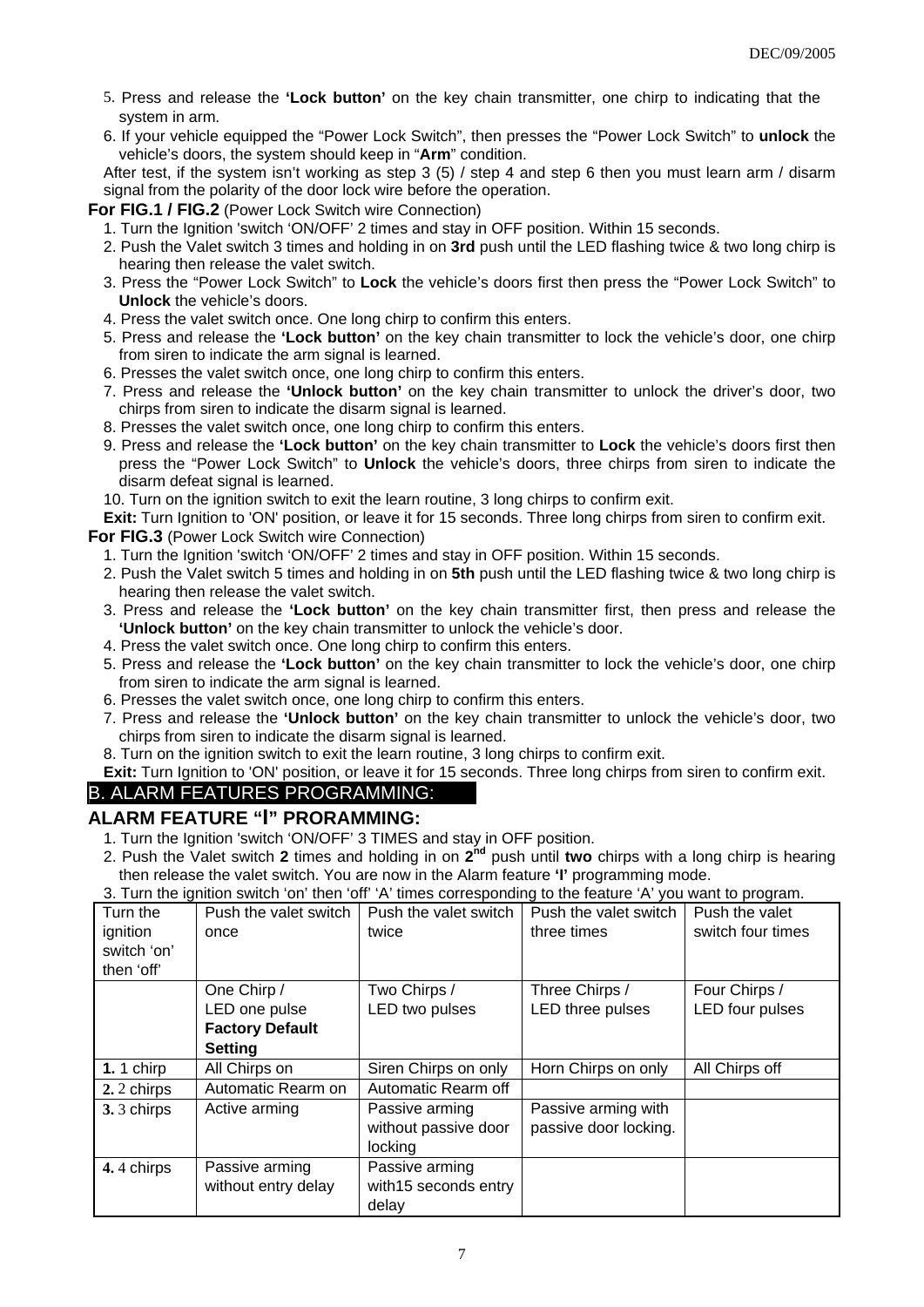**Exit:** Push and hold the valet switch for 2 seconds or leave it for 15 seconds. Three long chirps to confirm exit.

# **ALARM FEATURE "II" PRORAMMING:**

- 1. Turn the Ignition 'switch 'ON/OFF' 3 TIMES and stay in OFF position.
- 2. Push the Valet switch **4** times and holding in on the **4th** push until **four** chirps with a long chirp is hearing then release the valet switch. You are now in the Alarm feature 'II' programming mode.
- 3. Turn the ignition switch 'on' then 'off' 'A' times corresponding to the feature 'A' you want to program.

| Turn the ignition | Push the valet switch          | Push the valet switch twice | Push the valet switch      |
|-------------------|--------------------------------|-----------------------------|----------------------------|
| switch 'on' then  | once                           |                             | three times                |
| ʻoff'             |                                |                             |                            |
|                   | One Chirp /                    | Two Chirps /                | Three Chirps /             |
|                   | LED one pulse                  | LED two pulses              | LED three pulses           |
|                   | <b>Factory Default Setting</b> |                             |                            |
| 1.1 chirp         | Instantly Door Ajar error      | 45 seconds Delay Door       | Without Door Ajar error    |
|                   | chirp                          | Ajar error chirp.           | chirp                      |
| 2. 2 chirps       | Pathway illumination           | Parking light "on" for 30-  | Parking light "on" for 30- |
|                   | feature "off"                  | second upon an unlock       | second upon an unlock      |
|                   |                                | signal                      | signal & 10-second upon    |
|                   |                                |                             | a lock signal.             |
| 3.3 chirps        | With arm / disarm parking      | Without arm / disarm        |                            |
|                   | light confirmation flashes     | parking light confirmation  |                            |
|                   |                                | flashes                     |                            |
| 4.4 chirps        | "TEST" Mode for Zone 2         | "TEST" Mode for Zone 4 /    |                            |
|                   | Hood & Zone 3 Door Pin         | the Optional Sensor         |                            |
|                   | Switch                         | connected to 4 pin plug.    |                            |

**Exit:** Push and hold the valet switch for 2 seconds or leave it for 15 seconds. Three long chirps to confirm exit.

## **Test Mode**

In this test mode, this system can test the Zone 1 Warn Away Trigger / Zone 2 Instant ground trigger / Zone 3 Door trigger and the Zone 4 optional sensor sensitivity. The installer can save time to test the optional sensor sensitivity and sensor without using the traditional arming/disarming procedures to test the sensors.

#### **Enter:**

- 1. Turn the Ignition 'switch 'ON/OFF' 3 TIMES and stay in OFF position.
- 2. Push the Valet switch **4** times and holding in on the **4th** push until **four** chirps with a long chirp is hearing then release the valet switch. You are now in the Alarm feature **'II'** programming mode.
- 3. Turn the ignition switch 'on' then 'off' four times. [4] siren/horn chirp to indicate you are in TEST MODE.

# **3-a. Test the Zone 2 Instant Ground Trigger & Zone 3 Door Trigger:**

Press and release the valet switch once. [1] LED flash, [1] siren / horn chirp to indicate you are in Zone 2 / instant ground trigger and Zone 3 / Door trigger test mode.

| Trigger sensor                              | Siren chirps |
|---------------------------------------------|--------------|
| Zone 2 / Instant Ground trigger (Blue wire) |              |
| Zone 3 / Door trigger (Violet & Green Wire) |              |

**3-b. Test the Zone 1 /2 Shock Sensor** (Connected to **H5** 4 Pin Plug)**:** 

Press and release the valet switch twice. [2] LED flash, [2] siren/horn chirps to indicate you are in shock sensor (connected to **H5** 4 pin plug) test mode.

1. Activate the warn-away (first stage optional sensor), system will emit a short chirp.

2. Activate the full alarm (second stage optional sensor), system will emit a long chirp.

3. Continue to test the optional sensor until reach the proper sensitivity.

#### **Return To Factory Default Setting:**

1. Turn the ignition ON then OFF 3 TIMES and stay in OFF position.

2. Push the Valet switch **12** times and holding in on the **12th** push until **six** chirps with a long chirp is hearing then release the valet switch. The system "Alarm Feature all returns to factory default setting.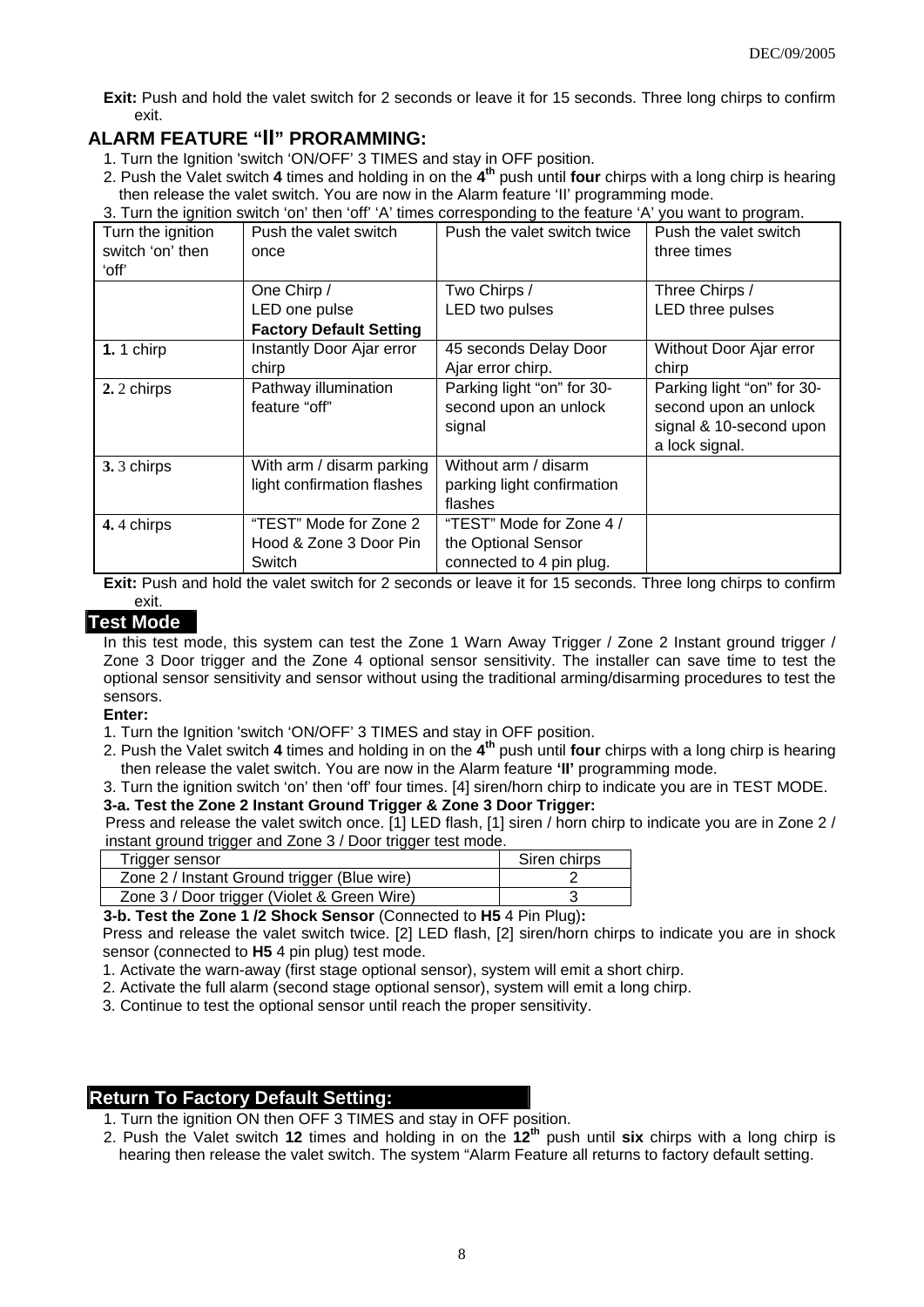#### **OPERATION:**

## **A. FACTORY KEY CHAIN TRANSMITTER OPERATION:**

| <b>Transmitter Button</b> | <b>System Function</b> | Remark                        |
|---------------------------|------------------------|-------------------------------|
| Lock                      | Arm & Lock door        |                               |
| Unlock                    | Disarm & Unlock Door   |                               |
| Lock - Unlock - Lock      | Panic function         | Press twice within 5 seconds. |

#### **B.LED INDICATORS:**

| 9. EED INDIVATOINU. |                |  |  |
|---------------------|----------------|--|--|
| I FD                | <b>Status</b>  |  |  |
| Off                 | Disarmed       |  |  |
| Slow flash          | Armed          |  |  |
| Fast flash          | Passive arming |  |  |
| On (solid)          | Valet mode     |  |  |
|                     |                |  |  |

| LED                 | <b>Status</b>   | LED                      | <b>Status</b>                       |
|---------------------|-----------------|--------------------------|-------------------------------------|
| Off                 | <b>Disarmed</b> | 2 flashes pause          | Zone 2 / Trigger on Trunk/Hood      |
| Slow flash          | Armed           | 3 flashes pause          | Zone 3 / Trigger on Door Switch     |
| Fast flash          | Passive arming  | 4 flashes pause          | Zone 4 / Trigger on Shock Sensor    |
| On (solid)          | Valet mode      | 5 flashes pause          | Zone 5 / Trigger on Ignition Switch |
| . CHIRP INDICATORS: |                 | <b>D. PARKING LIGHT:</b> |                                     |
| Chirp               | <b>Function</b> | Parking light            | Function                            |
| .                   |                 | $\blacksquare$           |                                     |

#### **C. CHIRP INDICATORS:**

| Chirp    | <b>Function</b>    | Parking light |        |
|----------|--------------------|---------------|--------|
| 1 chirp  | Arm                | 1 flash       | Arm    |
| 2 chirps | Disarm             | 2 flashes     | Disarm |
| 3 chirps | Ajar Warning       | 3 flashes     | Disarm |
| 4 chirps | Disarm / Triggered |               |        |

| . CHIRP INDICATORS: |                 | <b>D. PARKING LIGHT:</b> |                    |  |
|---------------------|-----------------|--------------------------|--------------------|--|
| Chirp               | <b>Function</b> | Parking light            | <b>Function</b>    |  |
| 1 chirp             | Arm             | ' flash                  | Arm                |  |
| 2 chirps            | Disarm          | 2 flashes                | Disarm             |  |
| 3 chirps            | Ajar Warning    | 3 flashes                | Disarm / Triggered |  |
|                     |                 |                          |                    |  |

# **E. SYSTEM OPERATING CONDITION:**

|              | Siren, Horn   | Parking Light  | ILED                     | Starter         | Dome Light               |
|--------------|---------------|----------------|--------------------------|-----------------|--------------------------|
| 1. Arming    | 1 or 3 Chirps | Flash          | <b>Slow Flash</b>        | <b>Disable</b>  |                          |
| 2. Disarming | 2 or 4 Chirps | 2 or 3 Flashes | <b>Fast Flash or Off</b> |                 | lTurns on for 30 -second |
| 3. Trigger   | lAlarming     | <b>Flashes</b> | <b>ISlow Flash</b>       | <b>IDisable</b> | <b>IFlashes</b>          |
| 4. Panic     | Alarming      | <b>Flashes</b> |                          |                 | <b>IFlashes</b>          |

## **F. ACTIVE ARMING – LOCK & ARM:**

1. Press and release the **'Lock button'** on the key chain transmitter.

2. The siren will chirp once and parking light will flash once indicating that the system is now armed.

**AJAR WARNING:** If the siren sounds 3 chirps, then you have left a door, trunk, or hood lid ajar. (See Alarm Feature **"II - 1** Programming)

**SHOCK SENSOR BY-PASS:** Upon the ignition on condition, press and release the valet switch five times, you will hear 2 chirps to indicate that the shock sensor have been bypass. The sensor bypass feature is programmed to activate for one arming cycle only. The security system will return to normal operation during the next arming cycle.

**Note:** Any time the door lock switch in the vehicle is used to lock the doors while the ignition key is turned off, the system will immediately arm. To lock the doors after entering the vehicle, make sure the ignition key is switched on first. Turning the ignition key on first will stop the system from arming.

**G. PASSIVE ARMING** (See Feature **"I – 3 / 4"** Programming)

Active arming / disarming is controlling your security system via the remote transmitter. This security system is equipped with an optional Passive Arming feature, which allows the security system to arm 30 seconds after the last door is closed. Operation is as follows.

1. Turn the ignition to the "OFF" position and exit the vehicle.

- 2. After all entrances are closed, the security system LED will flash fast for 30 seconds. If you reopen any door / hood / trunk, the security system LED will stop flashing. It will begin flashing again once the vehicle all entrances are closed.
- 3. After 30-second timer has elapsed, the security system will automatically "ARM". The siren will chirp [1] time and the parking lights will flash [1] time.

#### **PASSIVE DOOR LOCKING:** (See Feature **"I - 3"** Programming)

The vehicle doors will automatically lock after passive arming cycle has been completed.

#### **15 SECONDS ENTRY DELAY:** (See Feature **"I - 4"** Programming)

It is possible to program the system, that when the alarm is allowed to automatically passive arm, there will be a 15-second delay after a door is opened before the alarm will sound. However, if the system is programmed for instant trigger there will be no delay. Check with your installer for the setting of this feature.

**SHOCK SENSOR BY-PASS:** Upon the ignition on condition, press and release the valet switch five times, you will hear 2 chirps to indicate that the shock sensor have been bypass. The sensor bypass feature is programmed to activate for one arming cycle only. The security system will return to normal operation during the next arming cycle.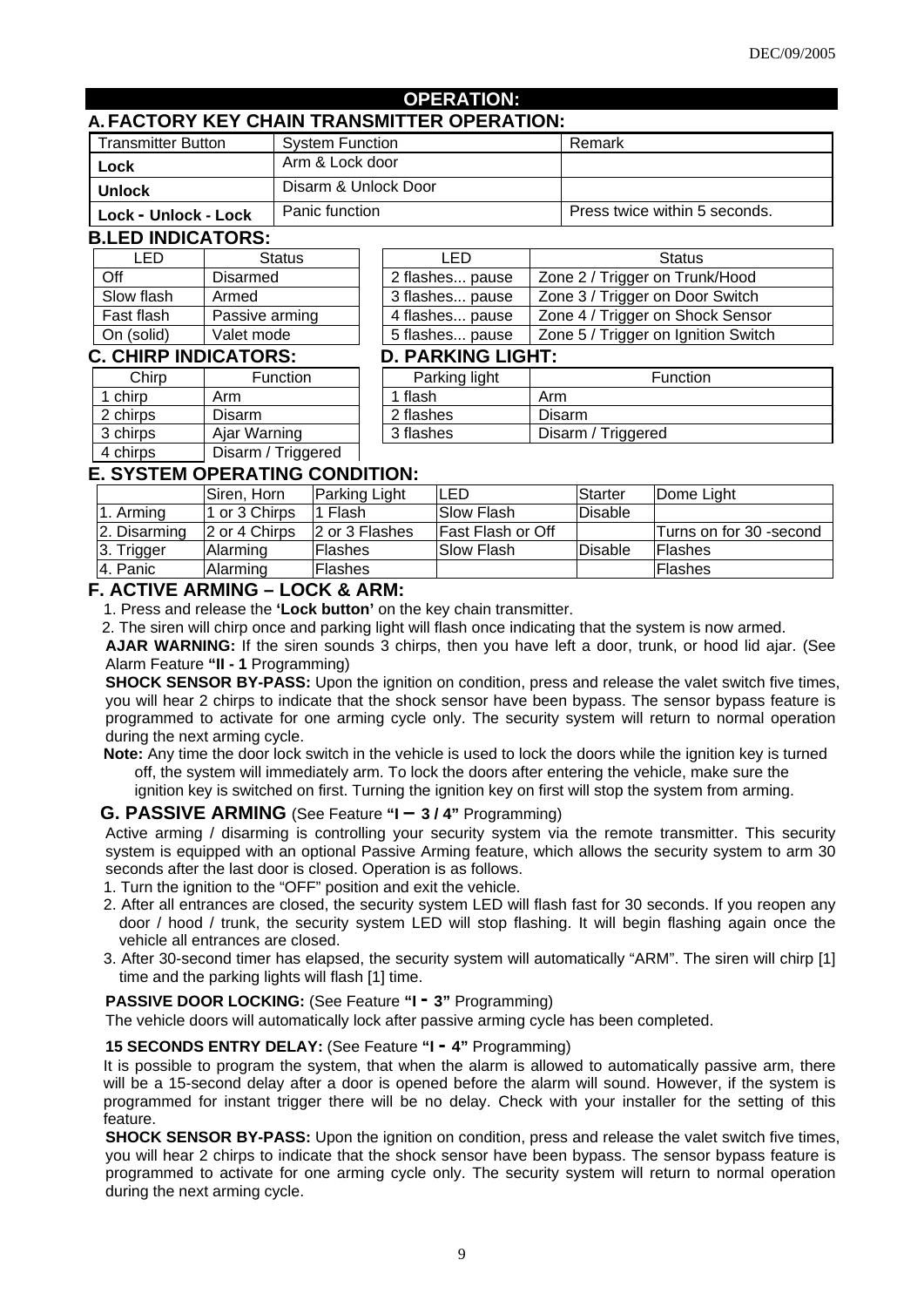# **H. ACTIVE DISARMING – UNLOCK & DISARM:**

- 1. Press and release the **'Unlock button'** on the key chain transmitter.
- 2. The siren will chirp twice and parking light will flash twice to indicating that the security system is now disarmed. The vehicle's dome light wills turns on for 30 seconds upon disarming when interfaced with the security system.

**TAMPER DISARMING**: If alarm triggered, upon disarm the system, siren chirp 4 times, parking light flash 3 times.

**PATHWAY ILLUMINATION** (See Alarm Feature "II - 2" Programming): This feature turns the parking light "ON" for 30 seconds upon a unlock signal and for 10 seconds upon the lock signal.

**AUTOMATIC RE-ARM** (See Feature **"I - 2"** Programming): If this feature is selected, the security system will automatically re-arm itself 60 seconds after disarming with remote transmitter. Automatic rearm will cancel if any door is opened before the 60 seconds timer has elapsed.

## **I. DISARMING WITHOUT A TRANSMITTER**

The Override function may be used if the remote transmitter is lost or inoperative.

1. Enter the vehicle and turn the ignition switch to 'ON' position. (Alarm will sound.)

2. Within 10 seconds push and release the valet switch

The alarm will stop sounding and enter the disarm mode. You can now start and operate the vehicle normally.

## **J. VALET MODE:**

The valet switch allows you to temporarily bypass all alarm function, eliminating the need to hand your transmitter to parking attendants or garage mechanics. When the system is in valet mode, all alarm function is bypassed, however the remote panic feature will remain operational. To use the valet mode, the system must first be disarmed either by using you remote transmitter, or by operating the Manual override sequence.

**Enter Valet Mode:** 1. Turn the ignition to "ON" position.

- 2. Push and hold valet switch for 2 seconds until the LED turns on. The LED will remain on as long as the system is in 'valet mode'.
- **Exit Valet Mode:** 1. Return to normal operation, turn ignition 'ON'.
	- 2. Push and hold valet switch for 2 seconds, The LED will turn off indicate the system are exiting the valet mode.

**TEMPORARY VALET FEATURE:** Some vehicle equipped the passive remote transmitter, the security will automatic disarm / unlock the vehicle's door when you approach the vehicle and the security will automatic arm / lock the vehicle's door when you are not around the vehicle.

This feature is useful for occasions when you wish to exit and lock the vehicle for short periods of time, but would like to leave the pet inside the vehicle also don't want the system at arm condition.

Upon ignition on condition, press and release the valet switch 2 times and holding in on 2nd push until the LED solid on. The LED will remain on as long as the system is in 'temporary valet mode'. The temporary valet feature will programmed to activate for one cycle only. The security system will return to normal operation (exit the valet mode) after you return the vehicle and unlock the vehicle's door.

## **K. PANIC FUNCTION:**

The buttons on your key chain transmitter will allow you to immediately activate the alarm in emergency situations. To use the remote panic switch:

- 1. Press the **'Lock'**, then **'Unlock'**, then **'Lock' buttons** on your key chain transmitter within 5 seconds. The alarm will immediately sound, and continue to sound for 30 seconds.
- 2. To stop the alarm before the 30 seconds cycle has expired, simply press and release the 'Unlock' button on your key chain transmitter.

## **L. TRIGGER THE SYSTEM**

When armed, your vehicle is protected as follows:

- 1. Light impacts will trigger the warn-away signal. Three chirps from siren/horn.
- 2. Heavy impacts / Doors open / Hood open / Trunk open / Turn on the ignition key will trigger the programmed sequence.

The starter disable relay (if installed) prevents the vehicle's starter from cranking. The siren, horn, parking lights, and dome light will turn on to alerting of an intrusion for 30 seconds. Then it will stop and automatic reset and re-arm. If the one of sensors or detectors still active, the alarm system will sound a maximum of 6 times of 30 seconds cycles.

## **M. DOME LIGHT CONVENIENCE DELAY & SUPERVISION**

The alarm with a unique feature which will turn on your vehicle dome light as following:

1. Upon disarming, the interior lights will remain on for 30 seconds.

2. If the vehicle is intruded, the interior light will flash for the same duration as the siren.

Note: Turn ON the ignition switch or arm the alarm will turn off the dome light.